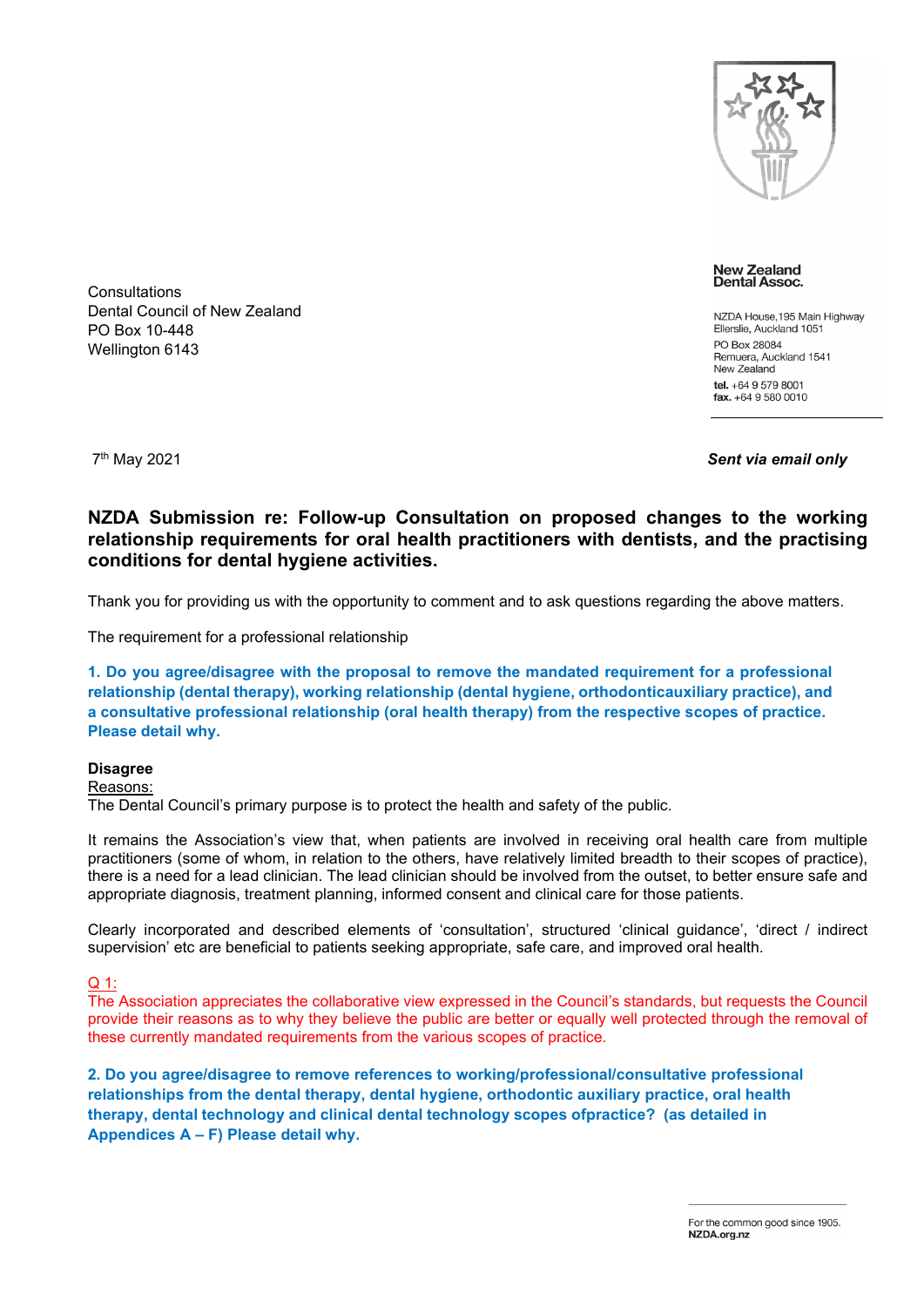## **Disagree,** see response Q1

Further comment:

In the first consultation, the Council proposed removing the guidance ('should' statements) from the current dental hygiene working relationship relating to the initial patient assessment. In terms of patients continuing to receive full diagnosis, appropriate treatment planning, and informed consent relating to their entire oral health condition, it is important to us that this guidance not be removed.

There has been no disclosure as to why the Council considered that removing the existing guidance statements would maintain or improve the safety of the public; nor has this been specifically considered in the context of this consultation (no questions related to this).

It is a reasonable assumption that the Council has decided the 'guidance statements' will be removed, and if that is the case, then the Association strongly objects to that course of action.

The Association reiterates in this submission; our position is that we fully support the current guidance statements, we believe they guide practitioners to provide safer care and better outcomes for patients. The existing guidance statements are:

*In relation to examination and timely advice on procedures and in keeping with the clinical guidance and/or clinical supervision relationship between the dental hygienist and dentist/dental specialist, the dentist/dental specialist should:* 

*a) be the first team member to examine any new patient to a practice to diagnose the disease processes for that patient – the dentist/dental specialist formulates an overall dental care plan and makes a referral to the hygienist where appropriate;* 

*b) be responsible for the initial assessment of the patient's medical history (as part of the patient's overall treatment plan) and be available for advice regarding the subsequent medical history reassessments performed prior to, but associated with, on-going hygiene treatment/maintenance;* 

*c) collaborate with the dental hygienist regarding the ongoing periodontal health status of the patient receiving hygiene treatment – the dentist/dental specialist should provide an ongoing yearly review of the periodontal status of the patients within his/her practice;* 

*d) be available for timely advice regarding any hygiene treatment needs. If the dentist/dental specialist,*  whose role it is to provide the clinical quidance for the hygienist, is off the premises and not contactable, *another dentist/dental specialist should be contactable for such guidance; and* 

*e) be prudent regarding such availability when a new graduate hygienist is employed or contracted to provide hygiene services – recognition should be given to the need for added support for this group of hygienists.*

It remains our view that whatever the Council decides, these guidance statements should remain and that they are proactively circulated to all practitioners involved. The alternative of removing this guidance, indicates that Council no longer believes the guidance is appropriate or important.

We hold the view regarding their importance because:

- A significant benefit and driver for team care is the delivery of better sequenced 'comprehensive' care i.e care that better outlines the full set of problems and options to address all of those with appropriate priority sequencing.
- Patients are better served (safer care, better diagnosis and initial patient practitioner discussions) if seen by the general dental practitioner whose knowledge extends across the delivery care spectrum rather than by a clinician providing a subset of general care.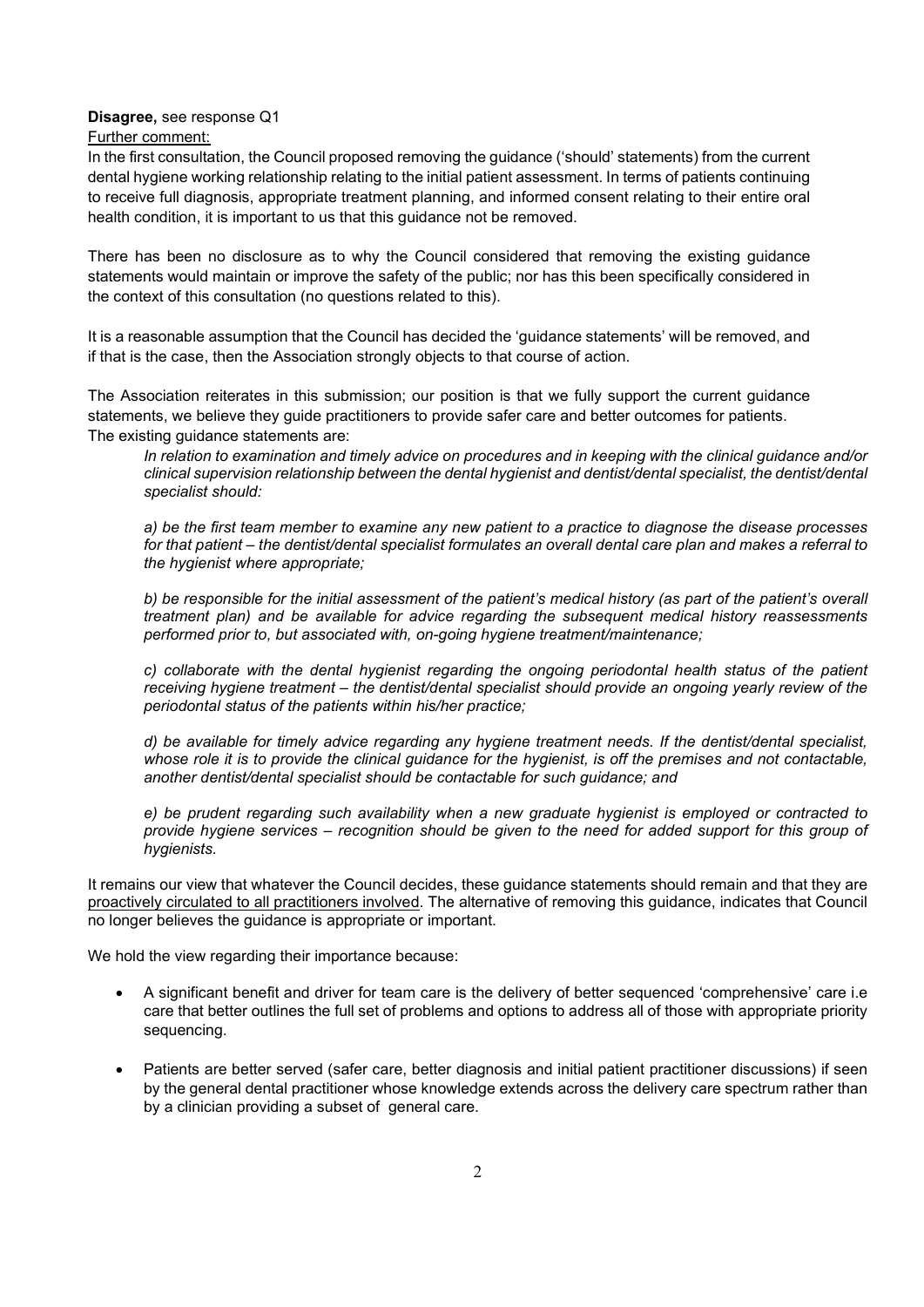#### Further, as we previously submitted

Whilst reviewing the current working relationship guidance document we noted it also states:

*The dentist/dental specialist is responsible for the overall management of the patient's dental health within a team service delivery system.*

This existing statement confirms for us a significant dynamic within the team delivery and leads us to the question with respect to the Council's proposed amendments:

Q 2:

Will the dentist / dental specialist still be the practitioner responsible for the overall management or is it the Council's current view that this is no longer the case?

Q 3:

In the context of ensuring public safety, what are the reasons for the Council holding their view?

Q 4:

Will the Council's view be clearly outlined in the new documentation?

## **Practising conditions for dental hygiene activities**

Within the context of the revised proposal to remove the scope of practice requirement for a working relationship for dental hygiene:

**3. Do you agree/disagree with the removal of the requirement for direct clinical supervision for administration of local anaesthetic and prescription preventive agents? Please detail why.**

## **Disagree** – with respect to LA.

Reason – this change means the dentist /dental specialist will now no longer be required to be onsite during the administration of LA by the hygienist.

Anaphylaxis / Shock- The Council's Practice Standard requires adrenaline to be administered IM and, in the event of the patient entering shock, IV cannulation for the IV administration of rapid saline infusion.

Q 5:

Will such IV access be the responsibility of the hygienist or the dentist/ dental specialist who is no longer required to be on premises?

The fact that the dentist and dental specialist will no longer be on site, also leads us again to seek answers to the following questions.

Q 6:

When / if a patient suffers a cardiac arrest, and the dentist or dental specialist is not present, who is the Council stating will be responsible for the delivery of the actions described in the Practice Standard (IV, IO use of adrenaline)?

#### Q 7:

To meet the Practice Standard, when either the use of glycerol trinitrate or salbutamol are required to alleviate medical emergencies, who is responsible for administering that in the absence of the dentist/ dental specialist?

#### Q 8:

How is what is being proposed, maintaining or improving patient safety?

Q 9:

Is the Council proposing to amend the Practice Standard such that there will be different Standards relating to the care of patients suffering anaphylaxis, dependent on the registration category of the practitioner?